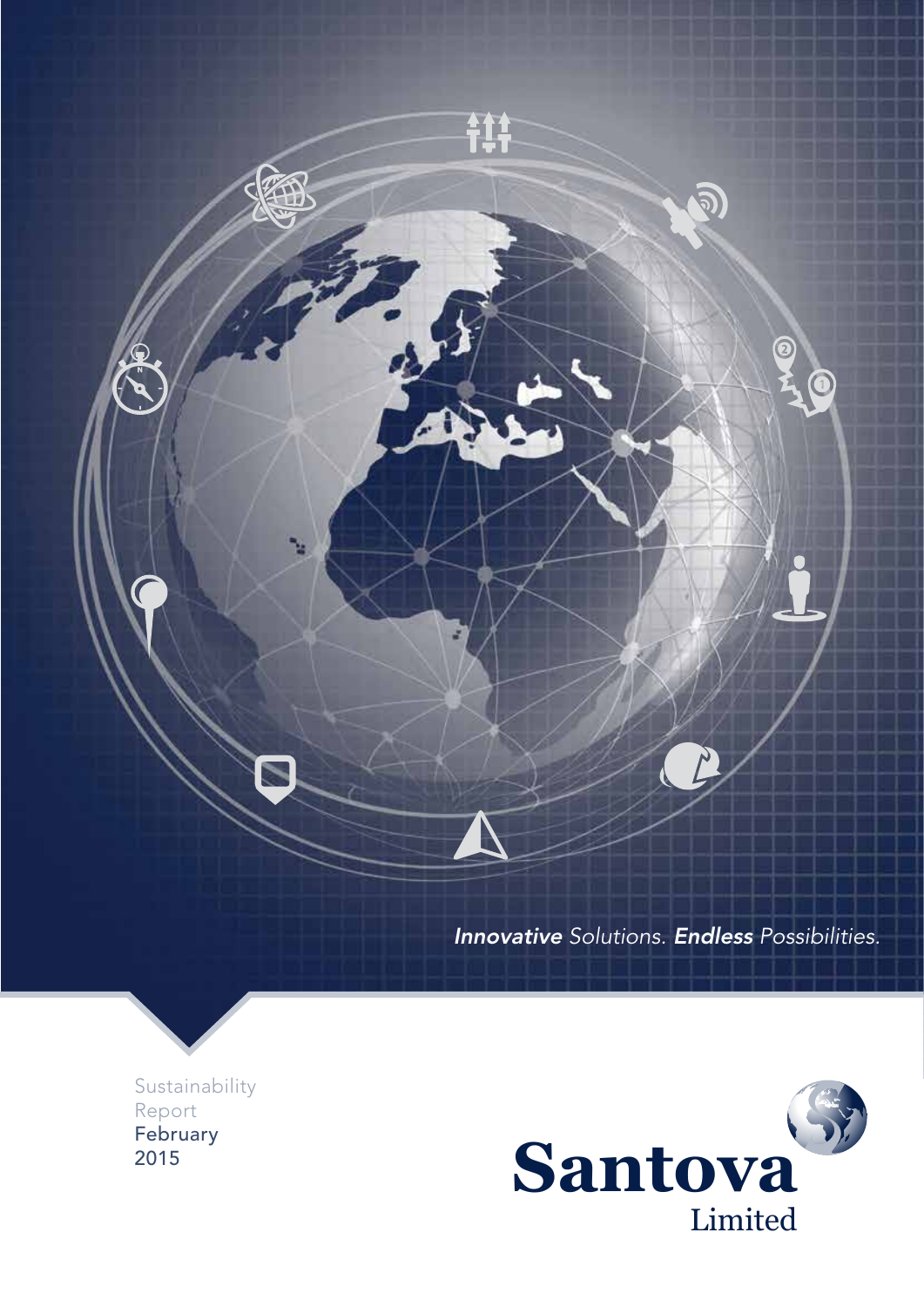## **ERGINTRODUCTION**

The Santova Board of Directors remains committed to sustainability and the reporting of its sustainability performance to all stakeholders in an open, honest and transparent manner. In this regard, we are proud to confirm that at the IRAS (Integrated Reporting & Assurance Services) Sustainability Data Transparency Index, Review of Environment, Social and Governance Reporting in South Africa, held at the JSE on 25 September 2014, Santova achieved:

- The most improved Sustainability Data Transparency Index ("SDTI") score in 2014;
- The highest SDTI score in the Transportation Sector on the JSE; and
- The highest overall SDTI score in 2014 across all 311 JSE-listed companies' reports included in the current year's survey.

Santova's 2014 Annual Integrated Report achieved a SDTI score of 82,43%, which not only placed it in first position on the JSE but also one of only four listed companies achieving a SDTI score in excess of 80% in the 2014 survey.

The report set out below is to be read in conjunction with the Annual Integrated Report, as a whole, in order to gain a complete understanding of the sustainability efforts and developments of the Group.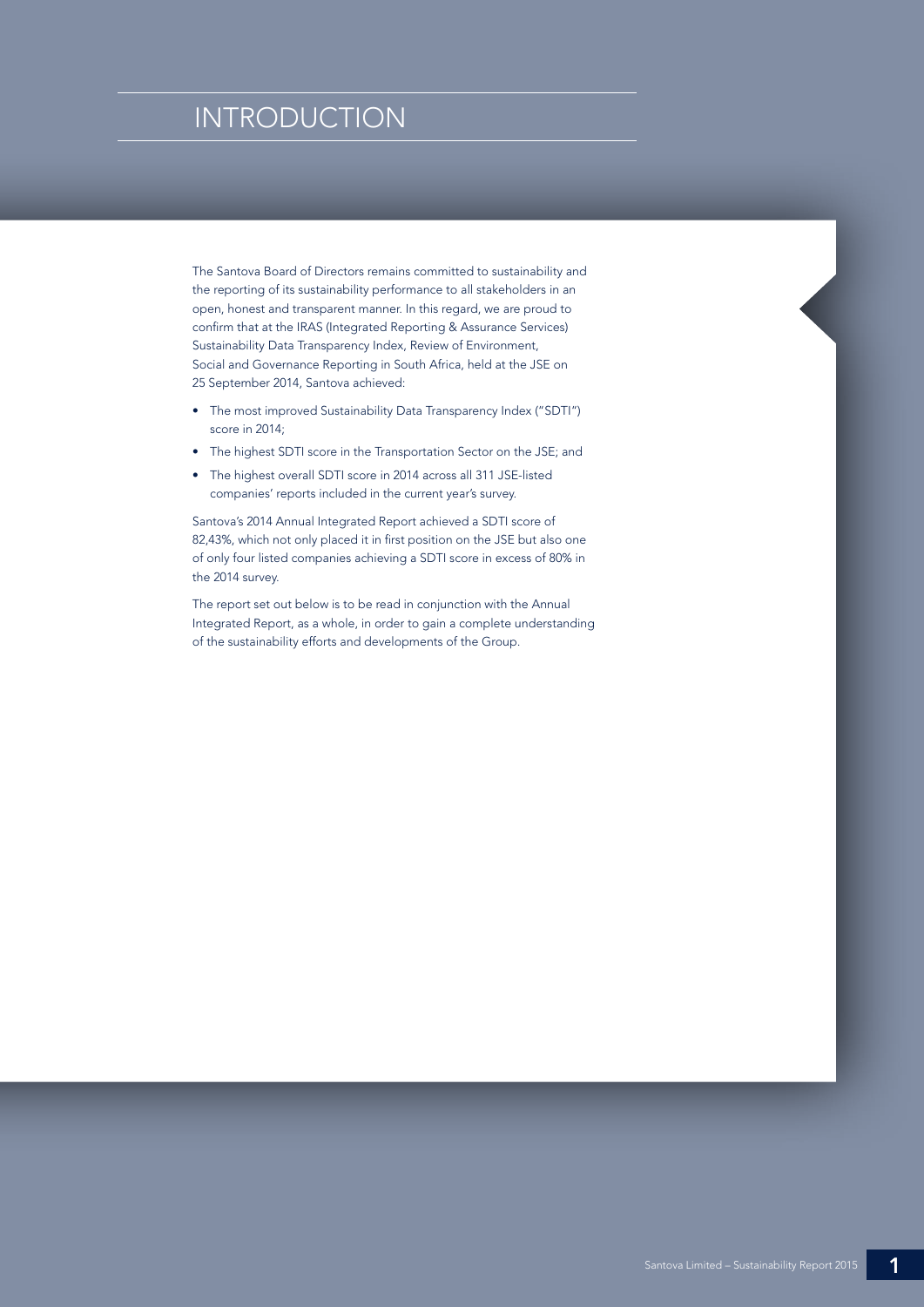## HUMAN CAPITAL

#### HUMAN CAPITAL

The Group Human Resources Department, based at the Santova Head Office, manages the human capital element for the Group with the assistance of all business unit leaders worldwide. The Group Human Resources Department also calls upon a network of professional specialist suppliers, where required.

Internationally, the department handles the role of general employee management and labour process management and it is expected that this will extend to recruitment and personal development management (performance appraisals) in the coming financial year. In South Africa, the department manages payroll, medical aid, retirement planning, wellness, training and development as well as aspects of employment equity, broad-based black economic empowerment and sustainability. A notable development in South Africa, during the period, was the launch of the Employee Self Service program, which is a web-based application that automates many of the day to day tasks of the department and provides employees with instant access to personal records and certain payroll information.

| Total number of employees                                                                   | 287      |
|---------------------------------------------------------------------------------------------|----------|
| Number of permanent employees                                                               | 280      |
| Number of contractors                                                                       | 7        |
| Employees who are permanent (%)                                                             | 98       |
| Employees who are women (%)                                                                 | 53       |
| Employees who are unionised (%)                                                             | $\Omega$ |
| Employee turnover (all forms of departures/<br>total number of employees) (%)               | 30       |
| Person Hours Worked                                                                         | 524 349  |
| Number of lost days due to absenteeism                                                      | 1 2 7 6  |
| Number of lost days due to industrial<br>action/strikes                                     | ∩        |
| Total number of South African employees                                                     | 227      |
| South African employees who are Historically<br>Disadvantaged South Africans (%)            | 63,9     |
| Santova Limited Directors who are Historically<br>Disadvantaged South Africans (% of Board) | 14,3     |

There were no material variations to the statistics presented in the last Annual Integrated Report with the exception of a reduction in the "Total number of employees" (discussed below) and a reduction in the "Number of lost days due to absenteeism", predominantly as a result of improvement in this area by our international offices.

| <b>SANTOVA GROUP</b><br>TOTAL NUMBER OF EMPLOYEES BY REGION |      |                |  |  |
|-------------------------------------------------------------|------|----------------|--|--|
|                                                             | 2015 | 2014           |  |  |
| South Africa                                                | 227  | 248            |  |  |
| Durban                                                      | 148  | 147            |  |  |
| Johannesburg                                                | 37   | 54             |  |  |
| Cape Town                                                   | 23   | 26             |  |  |
| Port Elizabeth                                              | 13   | 14             |  |  |
| Pietermaritzburg                                            | 4    | 5              |  |  |
| Sasolburg                                                   | 2    | $\mathfrak{D}$ |  |  |
| International                                               | 60   | 52             |  |  |
| Australia                                                   |      |                |  |  |
| Sydney                                                      | 6    | 6              |  |  |
| United Kingdom                                              |      |                |  |  |
| London                                                      | 8    | 7              |  |  |
| Essex                                                       | 3    | 3              |  |  |
| Midlands                                                    | 14   | 16             |  |  |
| China                                                       |      |                |  |  |
| Hong Kong                                                   | 6    | 6              |  |  |
| The Netherlands                                             |      |                |  |  |
| Rotterdam                                                   | 10   | 7              |  |  |
| Amsterdam                                                   | 8    | 7              |  |  |
| Germany                                                     |      |                |  |  |
| Frankfurt                                                   | 5    |                |  |  |
| <b>Total</b>                                                | 287  | 300            |  |  |

The centralisation and "right-sizing" project, which began and was reported in the last financial year, continued into the 2015 financial year. The most significant manifestation of this project was in South Africa and involved the centralisation of all sea freight operations to the Durban office. This greatly affected the Johannesburg region and the significant drop in the year on year numbers evidenced above are mostly as a result of this project. The efficiencies created were notable, with only a handful of additional staff required in Durban to handle all the Johannesburg sea freight work. The above table also reflects an overall increase in the number of international employees due in part to growth in the Netherlands offices and also to the acquisition of Masterfreight in Germany. There were no other material changes to the employee numbers in the 2015 financial year.

In South Africa, all employees are required to join the Group provident fund and the Group medical aid scheme (or provide proof of their own independent medical aid). Internationally, the offices have flexibility in this area to cater for local practices and laws.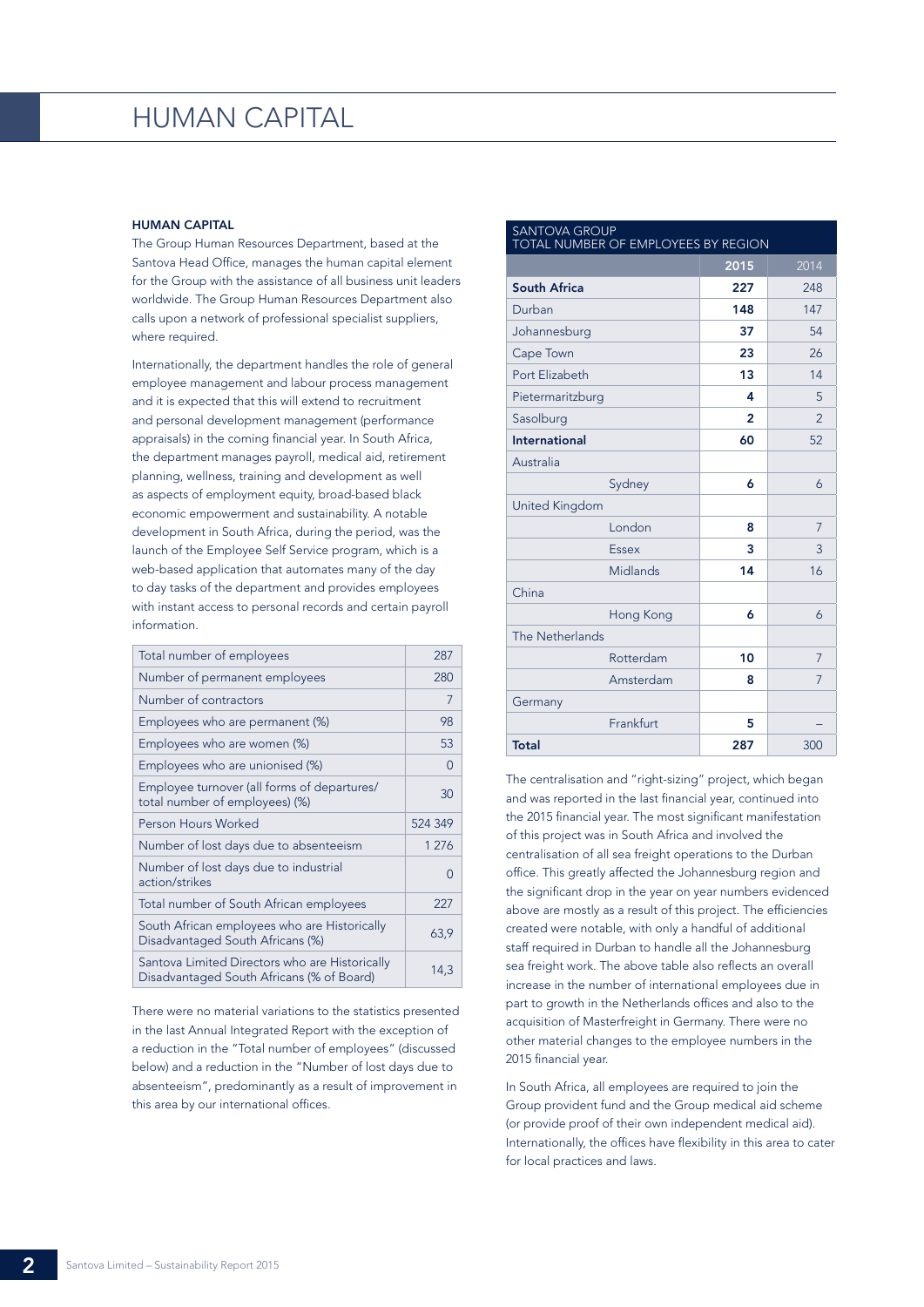## HUMAN CAPITAL CONTINUED

Human Capital remains a vitally important area for the Group which is evidenced in the value distributed to employees as contained in the Value Added Statement on page 9 of the Annual Integrated Report and also in the paragraphs that follow.

## **WELLNESS**

Santova, under the leadership of the Group Human Resources Committee, promotes employee wellness throughout the Group. Whilst the international entities are encouraged to promote wellness in any way realistically possible for the size of their office complements, in South Africa this important area is driven principally through the formal employee wellness days. Wellness days were held for the first time during the financial year in four different regions, namely Durban, Johannesburg, Cape Town and Port Elizabeth.

In addition to the above, a Santova soccer team was launched in Durban in March 2014, employees participated in the East Coast Radio Big Walk in May 2014, a "Spring Day" was held at the Santova Head Office in September 2014 and the Santova Netherlands office held a wellattended bowling evening for employees in November 2014. The Santova Executive Committee has also embarked on a project to consider additional non-financial benefits for employees to improve employee wellness and further enhance the Santova employee brand. It is anticipated that this project will be completed in the first half of the next financial year.

Training also forms an important part of employee wellness which is discussed in detail below.

## TRAINING AND SKILLS DEVELOPMENT

Training and skills development are important to Santova as they are the core elements to growing the quality of the Group's human capital. Enhancing the skills, capabilities and knowledge of employees is an ongoing requirement which is not only a tool to drive performance, but also contributes to employee wellness and our employment brand. In addition, it provides support to our culture, values and philosophies.

In South Africa, training and skills development are overseen by the Skills Development and Employment Equity Committee, whilst the employees who manage the day to day tasks form part of the Group Human Resources Department. Internationally, responsibility for training and skills development falls under the mandate of the business unit leaders, with support provided by the Group Human Resources Department which monitors the international progress in this area.

The training and skills development function is managed in South Africa with a formal training budget and process, whilst the international offices are given the flexibility to manage training on a more informal and *ad hoc* basis given the size of these regions. Either way, the need for training generally arises as follows:

New employees – new employees receive training in a number of areas, including operational training, policy and procedure training and culture training. Senior employees receive a formal induction which includes the topics covered with normal employees and adds risk training, training on the Group (and its history) and detailed culture and values training.

Existing employees – existing employees receive training predominantly as a result of the training needs analysis which is conducted as part of the performance appraisal process. Training is usually arranged as a result of one or more of the following six reasons:

- changes in technology;
- changes in practice or internal procedure;
- to cater for a need for general "refresher" training of an employee;
- to stimulate and promote career growth;
- to return an employee back to a "stretch zone"; or
- as prescribed by one of the Santova training programmes.

A combination of in-house and external training is used to fulfil the above needs. The Group predominantly funds its own training, but where possible, utilises government grants that are applied for each year.

| Total number of employees trained           | 255      |
|---------------------------------------------|----------|
| Rand value of total employee training spend | R853 423 |

A number of different types of training and development initiatives were undertaken during the period. The most common areas of training were in logistics operations, information technology, health and safety, culture, insurance, and Employee Self Service training (described above).

The Group is currently reviewing and updating its interviewing and performance development (appraisal) processes and it is expected to roll out the changes to these important areas in the first half of the next financial year.

The Annual Training Report and Workplace Skills Plan were submitted timeously to the Sector Education and Training Authorities for the various South African entities in the Group.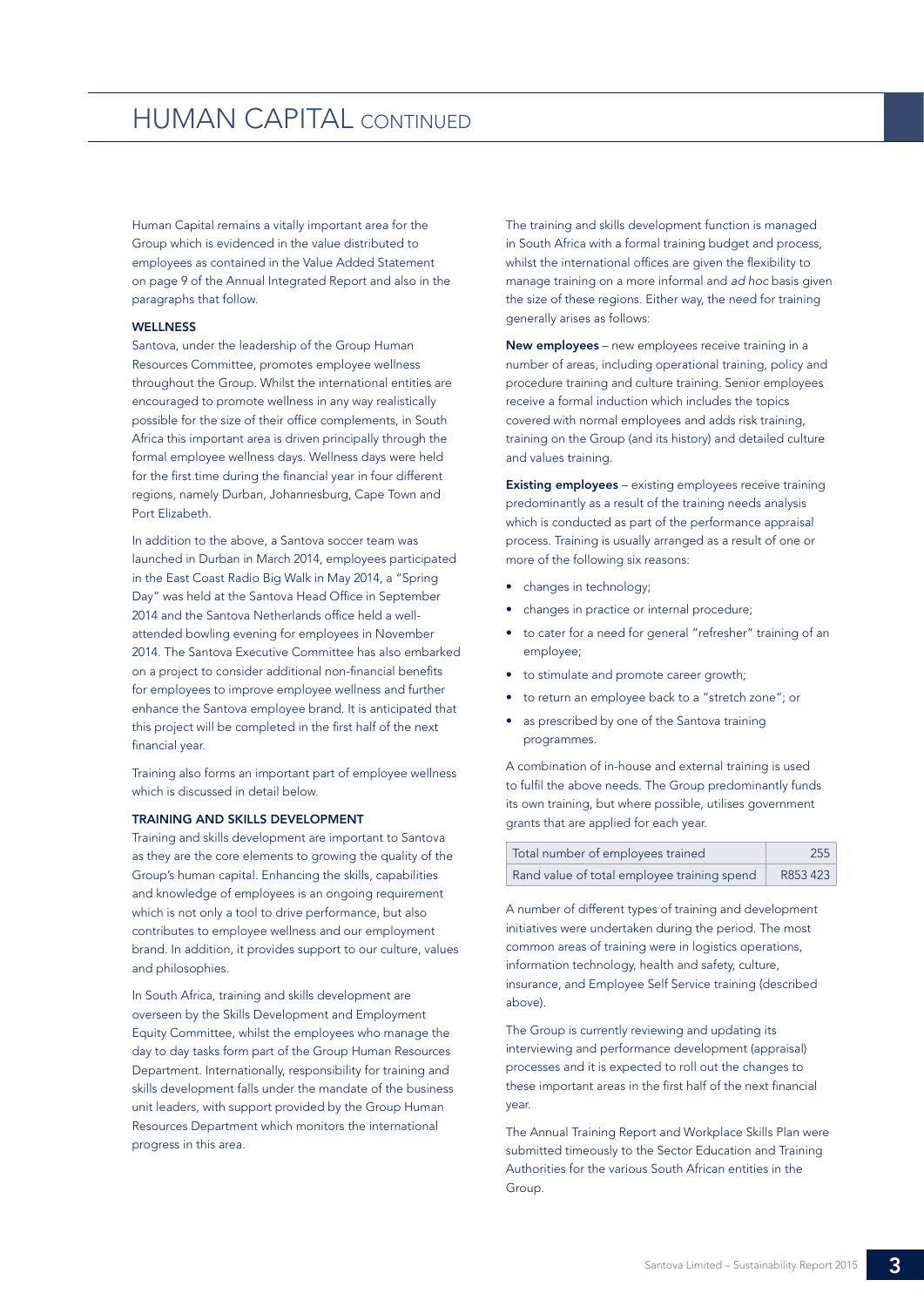## LEARNERSHIP PROGRAMMES

The Santova Learnership Programme is a structured one year outcomes-based learning programme for gaining theoretical knowledge and practical skills in the workplace resulting in a registered National Qualifications Framework ("NQF") qualification. This South African programme is aimed predominantly at previously disadvantaged school leavers and young adults. Candidates receive the training from two sources:

- a formal online training curriculum in clearing and forwarding or insurance provided by specialist service providers; and
- on-the-job training where candidates are rotated through departments on a quarterly basis.

The following courses are offered as part of the Santova Learnership Programme:

- National Certificate Freight Forwarding and Customs Compliance NQF 3;
- National Certificate Freight Forwarding and Customs Compliance NQF 4; and
- Further Education and Training Certificate: Short Term Insurance NQF 4.

| Total number of Learners currently on the<br>programme                     | ঽ₫ |
|----------------------------------------------------------------------------|----|
| Total number of graduated Learners still<br>retained from prior programmes | 10 |
| South African employees who are current or<br>retained Learners (%)        |    |

There were 37 Learners involved in the Santova Learnership programmes during the current financial year with some having graduated or left before financial year-end and 34 currently on a programme at the end of the period. In addition to the 34 Learners currently on a programme, as at 28 February 2015 there were 10 graduates of prior programmes that were still retained by the South African entities within the Group. Therefore, the current or retained Learners have climbed from 16% at the end of 2014 to 19% at the end of this financial year.

Whilst the Santova Learnership Programme forms part of the training and skills developments initiatives of Santova, it also plays a role in a number of other sustainability areas such as employment equity, Broad-based Black Economic Empowerment and corporate social investment.

### GRADUATE PROGRAMMES

The Group Induction Training and Development ("ITD") Programme (launched in April 2013) is a programme which was created to address the shortage of highly skilled university graduates in our industry. Graduates are selected after a lengthy interview process and are permanently employed while being intensively trained and mentored. Training takes place over a two-year period and graduates are then placed in meaningful roles across the Group. In the last report, we advised that three graduates had been identified and inducted into this select programme. We are pleased to advise that the programme swelled to seven graduates during the last financial year, with two of these graduates being the first to complete the programme shortly before the end of the financial year.

At the time of writing this report, a second "more traditional" one-year graduate programme was being designed exclusively for the Santova Logistics South African offices. This will allow for more graduates to have an opportunity to work for the Group, and be trained within our industry, in addition to the ITD Programme above.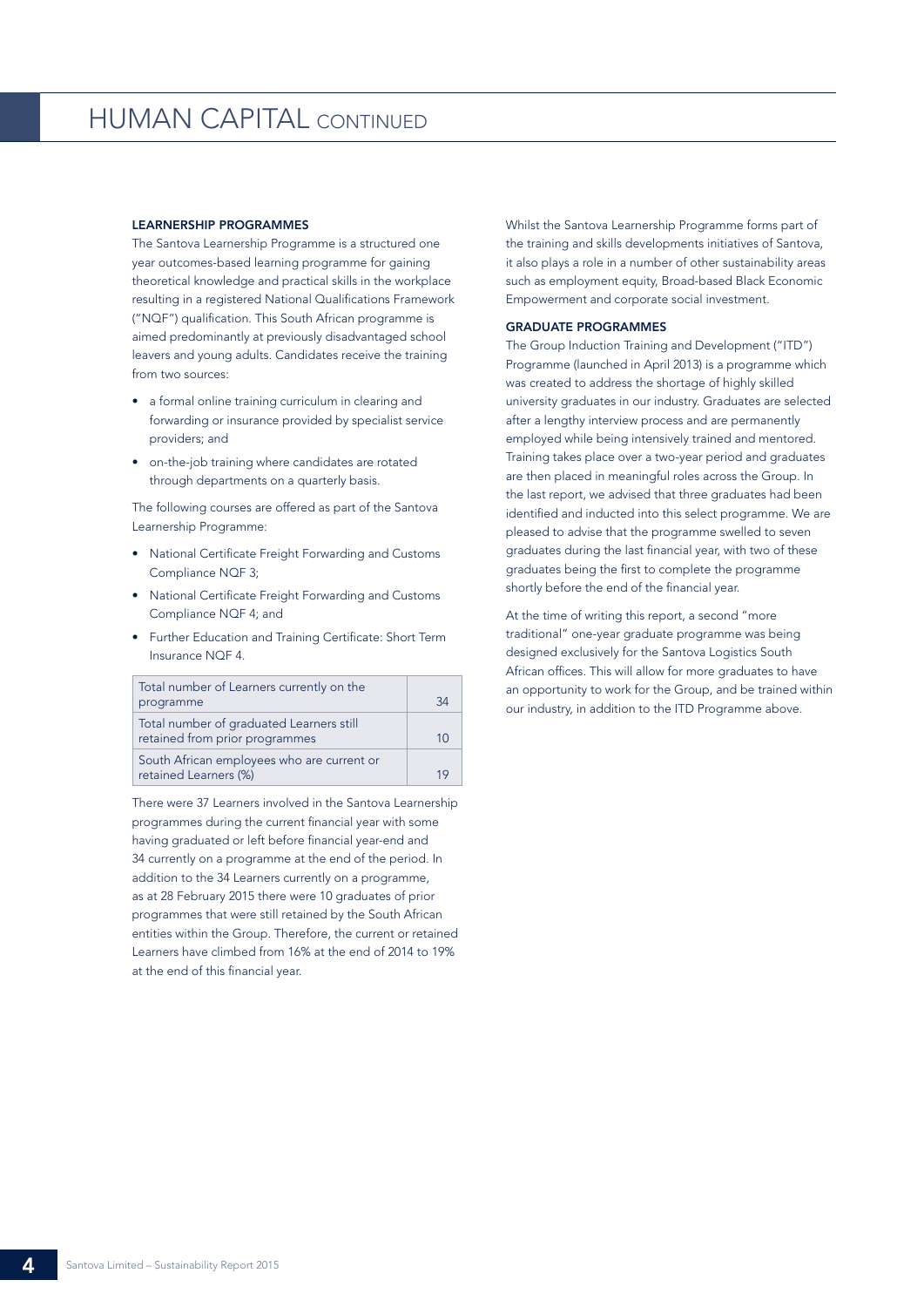## EMPLOYMENT EQUITY

The tables and graphs prepared for this section of the sustainability report are based on consolidated statistics from all the South African entities. The Skills Development and Employment Equity Committee together with the assistance of the Group Human Resources Department is responsible for setting plans and targets as well as controlling and measuring employment equity.

Each South African entity is responsible for managing their employment equity implementation to achieve the required targets set out in the plan. It should be noted that the South African entities report separately to the Department of Labour for the purpose of employment equity, and not as a consolidated South African group as set out for summary purposes below. The following table and graphs have been

prepared as at 28 February 2015 and not as at the date of last submission to the Department of Labour during the last financial year.

In order for any employment equity initiative or plan to be successful, growth in numbers or, to a lesser extent, turnover of employees is required. For the second year in a row, the South African employee numbers have been reduced, primarily as a result of the centralisation and "right-sizing" project discussed previously. Whilst the project made good commercial sense, it did hamper employment equity initiatives for the year. Despite this, the employment equity spread of employees has held firm with the notable positions of the predominant race being African and the male to female split being strongly in favour of females, remaining in place.

|                                                                                                                               |                |                | <b>Male</b>    |                | Female         |                |                | <b>Foreign nationals</b> |             |                |                |
|-------------------------------------------------------------------------------------------------------------------------------|----------------|----------------|----------------|----------------|----------------|----------------|----------------|--------------------------|-------------|----------------|----------------|
| <b>Occupational levels</b>                                                                                                    | $\overline{A}$ | C              | T              | W              | $\overline{A}$ | $\mathsf{C}$   |                | W                        | <b>Male</b> | Female         | <b>Total</b>   |
| Top management                                                                                                                | $\Omega$       | $\Omega$       | $\overline{2}$ | 5              | $\Omega$       | $\Omega$       | $\Omega$       | $\Omega$                 | $\Omega$    | $\overline{0}$ | $\overline{7}$ |
| Senior management                                                                                                             | $\Omega$       | $\Omega$       | $\overline{2}$ | $\overline{7}$ | $\Omega$       | $\overline{0}$ | $\overline{2}$ | 7                        | $\Omega$    | $\Omega$       | 18             |
| Professionally qualified and<br>experienced specialists and<br>mid-management                                                 | $\Omega$       | $\mathbf{1}$   | $\overline{2}$ | 12             | $\Omega$       | 1              | 5              | 19                       | $\Omega$    | $\Omega$       | 40             |
| Skilled technical and<br>academically qualified<br>workers, junior management,<br>supervisors, foremen and<br>superintendents | 1              | 1              | 5              | 6              | 5              | $\overline{4}$ | $\mathsf{R}$   | 8                        | $\Omega$    | $\Omega$       | 38             |
| Semi-skilled and discretionary<br>decision-making                                                                             | 21             | $\overline{3}$ | 14             | 5              | 54             | 5              | $\overline{6}$ | 11                       | $\Omega$    | $\Omega$       | 119            |
| Unskilled and defined<br>decision-making                                                                                      | $\Omega$       | $\Omega$       | $\Omega$       | $\Omega$       | $\Omega$       | $\Omega$       | $\Omega$       | $\Omega$                 | $\Omega$    | $\Omega$       | $\Omega$       |
| Contractors                                                                                                                   | $\overline{2}$ | $\overline{0}$ | 1              | $\overline{2}$ | $\Omega$       | $\Omega$       | $\Omega$       | $\Omega$                 | $\Omega$    | $\Omega$       | 5              |
| <b>Total employees</b>                                                                                                        | 24             | 5              | 26             | 37             | 59             | 10             | 21             | 45                       | $\Omega$    | $\mathbf 0$    | 227            |





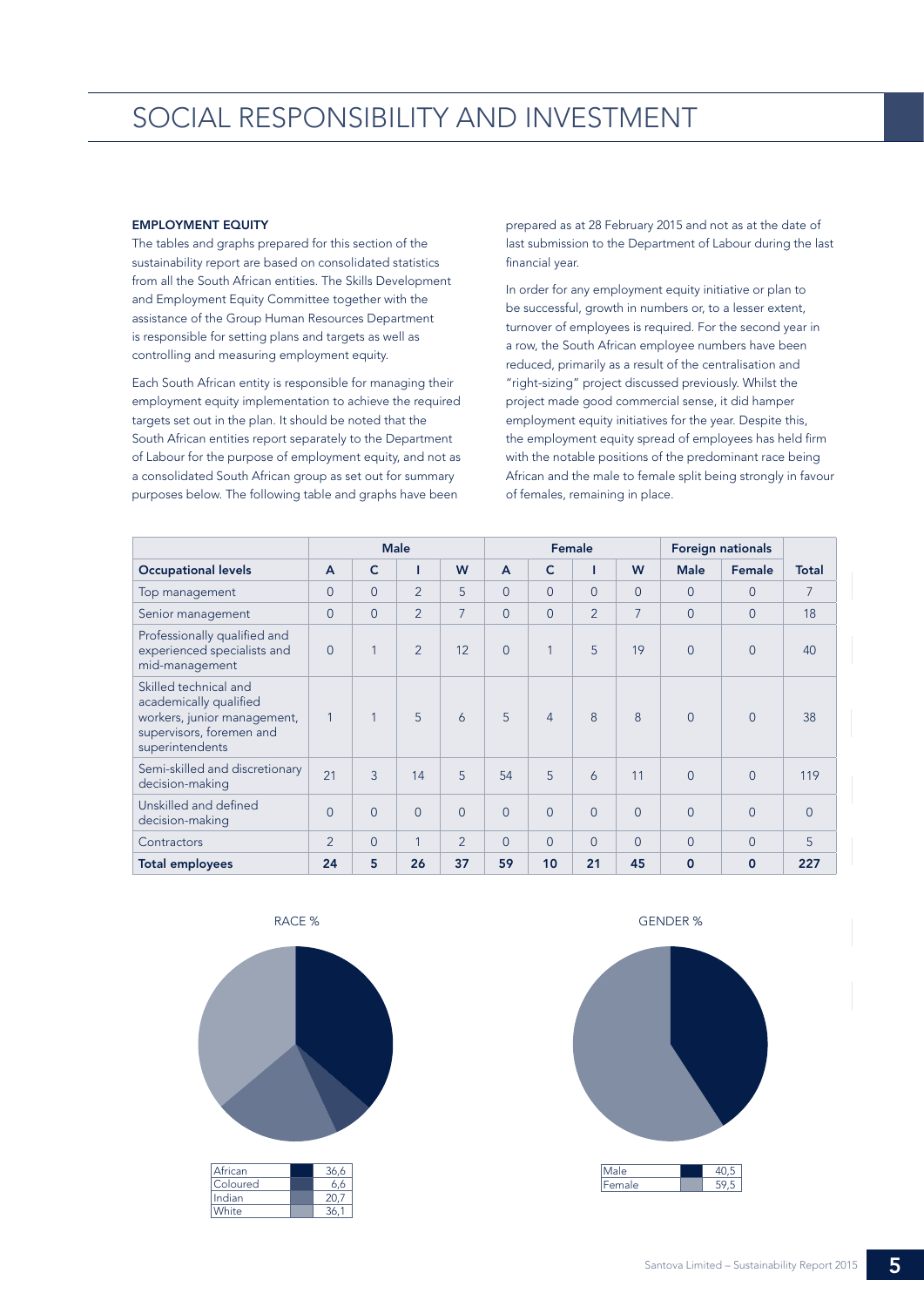The South African entities of the Group remain focused on addressing middle, senior and top management with junior management and clerk level already well represented. Skills shortages in our industries amongst designated groups remains a barrier to employment equity and the Group continues to rely on its internal programmes to address employment equity. The introduction of the Santova Logistics Graduate Programme in the year ahead, mentioned previously, is a further initiative aimed at assisting in this area, as this programme is designed for previously disadvantaged candidates.

## BROAD-BASED BLACK ECONOMIC EMPOWERMENT ("B-BBEE")

The B-BBEE Committee, under the guidance of its B-BBEE Consultant, is responsible for the strategy, planning, monitoring and overall management of B-BBEE within the South African Group. All senior management within the South African Group are then responsible for the implementation and ongoing development of B-BBEE. The B-BBEE report for each of the South African Group entities for the previous year is as follows:

Santova Limited, the Group holding company, is for the purposes of B-BBEE, a Qualifying Small Enterprise ("QSE"). Santova Limited was verified (in terms of the Generic Codes) by SAB&T BEE Services ("SAB&T"), an accredited verification agency, in June 2014 and achieved an improved score of 90,25. As such it is classified as a Level 2 Contributor. Santova Limited is a "Value-Adding Enterprise" for the purposes of B-BBEE. This means that the B-BBEE recognition level (score) of Santova Limited (125%) may be multiplied by 1,25 by any client of Santova Limited, resulting in an effective procurement recognition of 156,25%.

Santova Logistics is, for the purposes of B-BBEE, a Generic Enterprise with an annual turnover in excess of R35 million. As such, all seven elements of B-BBEE must be focused on by Santova Logistics. Santova Logistics was verified (in terms of the Forwarding and Clearing Sector Codes) by SAB&T in September 2014 and achieved a score of 71,62 and as such is classified as a Level 4 Contributor. Santova Logistics once again showed significant improvement in its B-BBEE score year on year with its previous score being 66,06. Santova Logistics is also a "Value-Adding Enterprise" for the purposes of B-BBEE. Therefore, the B-BBEE recognition level (score) of Santova Logistics (100%) may be multiplied by 1,25 by any client of Santova Logistics, resulting in an effective procurement recognition of 125%.

Santova Financial Services is for the purposes of B-BBEE, a QSE, and was verified (in terms of the Financial Services Sector Codes) by SAB&T in March 2014. Santova Financial Services achieved a score of 100,00 and is once again classified as a Level 1 Contributor. Santova Financial Services is also a "Value-Adding Enterprise" for the

purposes of B-BBEE. Therefore, the B-BBEE recognition level (score) of Santova Financial Services (135%) may be multiplied by 1,25 by any client of Santova Financial Services, resulting in an effective procurement recognition of 168,75%.

Santova Express is for the purposes of B-BBEE, a QSE, and was verified (in terms of the Transport Sector Codes) by SAB&T in September 2014. Santova Express achieved a score of 102 and was, once again, classified as a Level 1 Contributor. Santova Express is also a "Value-Adding Enterprise" for the purposes of B-BBEE. This means that the B-BBEE recognition level (score) of Santova Express (135%) may be multiplied by 1,25 by any client of Santova Express, resulting in an effective procurement recognition of 168,75%.

Santova NVOCC is for the purposes of B-BBEE, an Exempted Micro Enterprise and was verified (in terms of the Maritime Sector Codes) by Integra Scores (an accredited verification agency) in December 2014. Santova NVOCC achieved a Level 4 B-BBEE certificate with an effective procurement recognition of 100%.

The South African Group entities mentioned above made Enterprise Development contributions to the following entities:

- ABI Freight Carriers a registered Durban-based close corporation which provides transport and logistics services;
- Hillcrest Aids Centre a registered Trust handling a multifaceted HIV/AIDS project that serves those impacted by HIV/AIDS by providing support in a practical and sustainable way, including poverty alleviation, care and education;
- Isiqiniseko Deliveries a registered Durban-based close corporation which provides delivery and logistics services;
- LIV Business a registered private company which invests in business to create jobs and provide for the sustainability of LIV Village (a registered NPO and Section 21 Company which provides holistic residential care for orphaned and vulnerable children); and
- Two Be Sales Fifty Three a registered Johannesburgbased close corporation which provides messenger and logistics services.

The abovementioned Enterprise Development Beneficiaries were supported in one or more of the following methods: financial grants, computer hardware and software, donation of a motorbike, training, employee salaries, legal advice and business support. In addition, Santova Logistics has procured services from ABI Freight Carriers, Two Be Sales Fifty Three and Isiqiniseko Deliveries.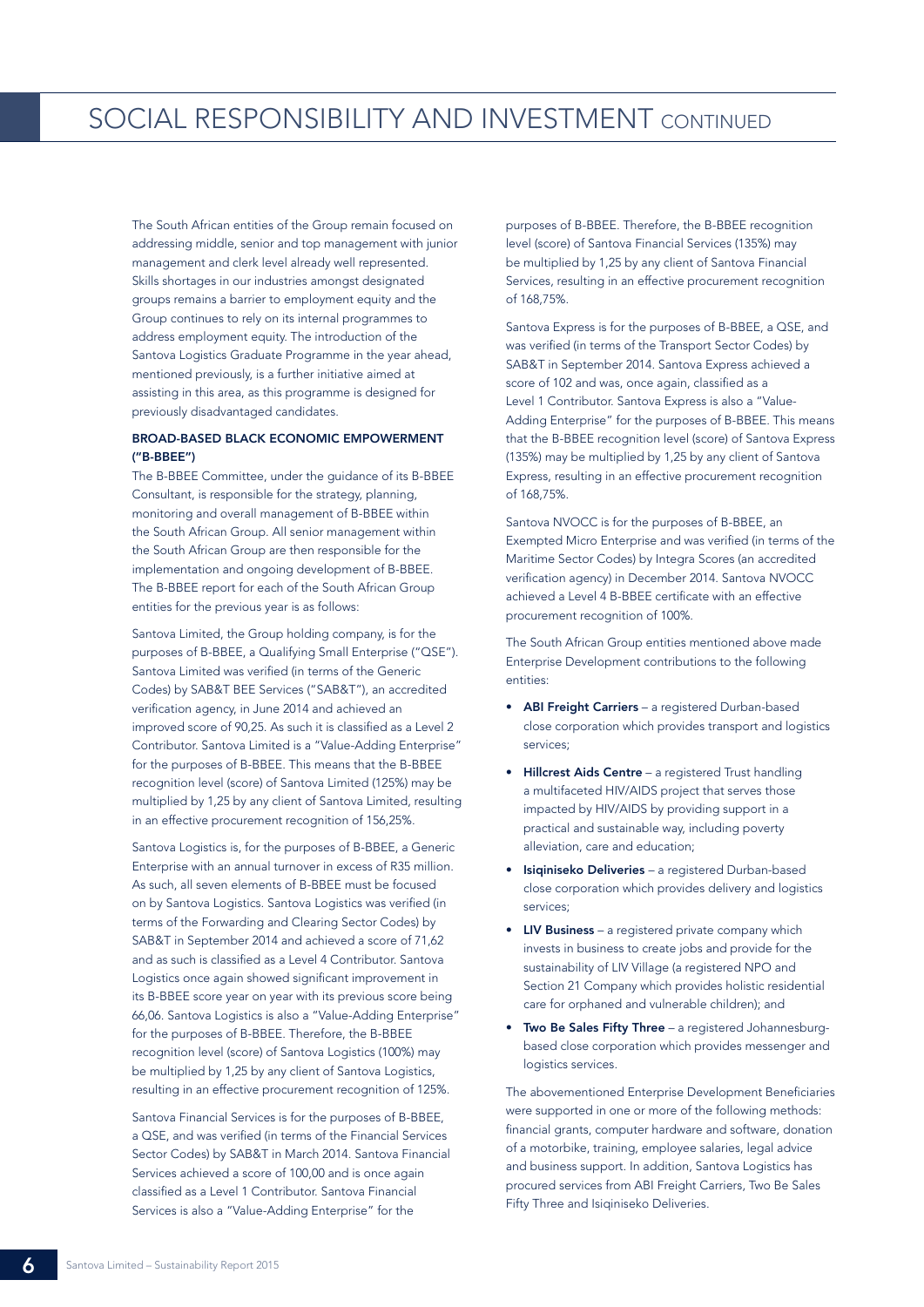# SOCIAL RESPONSIBILITY AND INVESTMENT CONTINUED

B-BBEE suppliers, in general, continue to be an important focus for the South African entities within the Group. The spend with the historically disadvantaged black suppliers and stakeholders is contained in the Value Added Statement on page 9 in the Annual Integrated Report.

## CORPORATE SOCIAL INVESTMENT

The combined monetary contribution of the entities within the Santova Group is set out in the following table:

| Total Rand value of all spend on all<br><b>CSI/SED Projects</b>     | R1 049 447           |
|---------------------------------------------------------------------|----------------------|
| Total Rand value of CSI/SED spend:<br>Education                     | R64 318              |
| Total Rand value of CSI/SED spend:<br>Health and HIV/AIDS           | R <sub>28</sub> 913  |
| Total Rand Value of CSI/SED spend:<br>Basic Needs/Social            | R <sub>200</sub> 879 |
| Total Rand value of CSI/SED spend:<br><b>Enterprise Development</b> | R731 209             |
| Total Rand value of CSI/SED spend:<br>Infrastructure Development    | R <sub>19588</sub>   |
| Total Rand value of CSI/SED spend:<br>Other                         | R4 540               |

Whilst the above monetary contributions are important, all branches in the Group (both in South Africa and internationally) are encouraged to participate in both monetary and non-monetary charities and causes, relevant to their own community. Non-monetary charities and causes involve employee lead drives and employees giving up their personal time, as a manner of support.

In this financial year, the following support was given in one manner or another: the Johannesburg office sold tickets for the Reach For A Dream Foundation's 2014 "Reach For Your Slippers" campaign; the Netherlands office assisted a Ghanaian charity for the underprivileged by providing a container to ship goods to Ghana to set up a hospital; all South African offices supported "Casual Day", a fundraising campaign for persons with disabilities and the flagship project of the National Council for Persons with Physical Disabilities in South Africa, and the Durban office supported a number of blood donor clinics, the Roundtable Christmas Shoebox Project for underprivileged children and the St Martins Children's Home for children in need.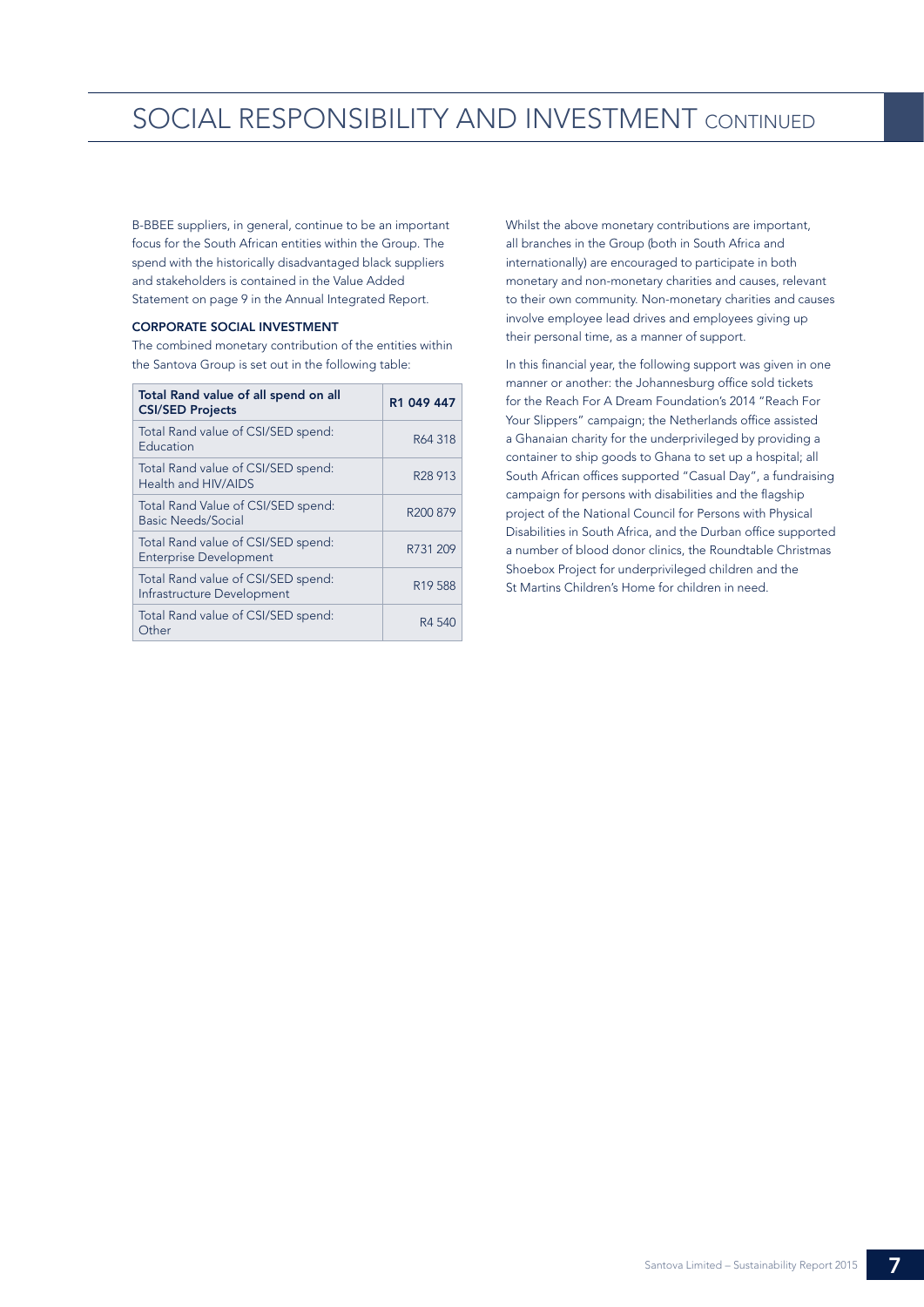## HEALTH AND SAFETY

The Group Health and Safety Committee monitors the health and safety compliance of all the entities within the Group worldwide. For the purposes of health and safety, the Group is divided into a number of health and safety "Locations" as defined by the Santova Health and Safety Manual.

All "Locations" have their own appointed representatives and committee and are responsible for the complete process of health and safety in their region or designated area. The various appointed representatives (first aid, fire and general health and safety) are required to conduct regular health and safety audits and are required to report on these audits at each "Location" committee meeting.

The Group Health and Safety Committee monitors each of these "Location" committees to ensure their compliance with the relevant laws and regulations. Where required, the Group Health and Safety Committee calls on the services of an external consultant.

| Number of Fatalities                          |               |
|-----------------------------------------------|---------------|
| Number of First Aid Cases                     | 10            |
| Number of Medical Treatment Cases             | $\mathcal{P}$ |
| Number of Lost Time Injuries                  | 3             |
| Total number of Recordable Injuries           | 5             |
| <b>Fatal Injury Frequency Rate</b>            | $\Omega$      |
| Lost Time Injury Frequency Rate               | 1,15          |
| Total Recordable Injury Frequency Rate        | 1.91          |
| Lost Time Injury Frequency Rate Target        | 0.77          |
| Total Recordable Injury Frequency Rate Target | 1.15          |

The last financial year was not a problematic year for health and safety within the Group, despite the two medical treatment cases and the three lost time injuries. An analysis of these five (recordable) injuries reveals four were relatively luckless office environment injuries (which were not necessarily a result of the environment itself) with just one injury being reported in a warehouse. The lost time injury frequency rate and the total recordable injury frequency rate therefore appear higher than expected and need to be considered in this context. All of the above first aid cases were minor "plaster" cases of little concern.

## HIV/AIDS AND OTHER LIFE THREATENING DISEASES

The Santova Group has an HIV/AIDS, Life Threatening and Notifiable Diseases Policy which sets the requirements for the fair treatment of any affected employees, ensures the compliance with applicable legislation and establishes procedures and guidelines. The intention of the policy, which is managed by the Group Human Resources Department, is to allow for any affected employees to feel comfortable about confiding in management and

encourage them to seek assistance regarding their suspected or known condition.

The Group Risk Management Committee monitors the anonymous statistics of HIV/AIDS affected employees, provided by the Group Human Resources Department, to decide whether any special action, with regards to risk profiles and direct/indirect costs, is warranted and whether the current measures and strategies in place within the Group are considered to be sufficient and reasonable.

HIV/AIDS testing is a voluntary offering at the wellness days arranged by the Group Human Resources Department. There was an improvement in the number of employees who submitted themselves for HIV/AIDS tests at the Wellness Days arranged by the Group Human Resources Department from 95 last year to 108 in this financial year.

The relevant HIV/AIDS statistics for the Group are as follows:

| Total number of employees receiving voluntary<br>counselling and testing | 108   |
|--------------------------------------------------------------------------|-------|
| Employees tested for HIV/AIDS                                            | 108   |
| HIV/AIDS prevalence rate                                                 | 0.70% |

Whilst there were, once again, no formally reported HIV/AIDS cases within the Group as at the end of the financial year, a prevalence rate was calculated above using suspected or unconfirmed employee cases.

### ENVIRONMENT

Santova, a non-asset-based fourth-party logistics (4PL) service provider, has a limited "footprint" on the environment due to its operations being largely "office-based".

However, Santova has a role to play in promoting a healthy and sustainable environment and to achieve this, it has in place its Group Environmental Policy, which sets out the goals, purpose and procedure for environmental management within the Group.

Whilst all regions are encouraged to develop a "culture of environmental concern and promotion" and are called upon to manage their third party suppliers in this regard, regions are also challenged to develop their own internal initiatives to contribute to this important area. The Group's policy suggests the following as a non-exhaustive list:

- the creation of awareness of the policy and environmental concerns and initiatives in general;
- the procurement of environmentally friendly products;
- the active recycling of stationary and other products;
- the minimisation of electricity and energy usage;
- the minimisation of water usage;